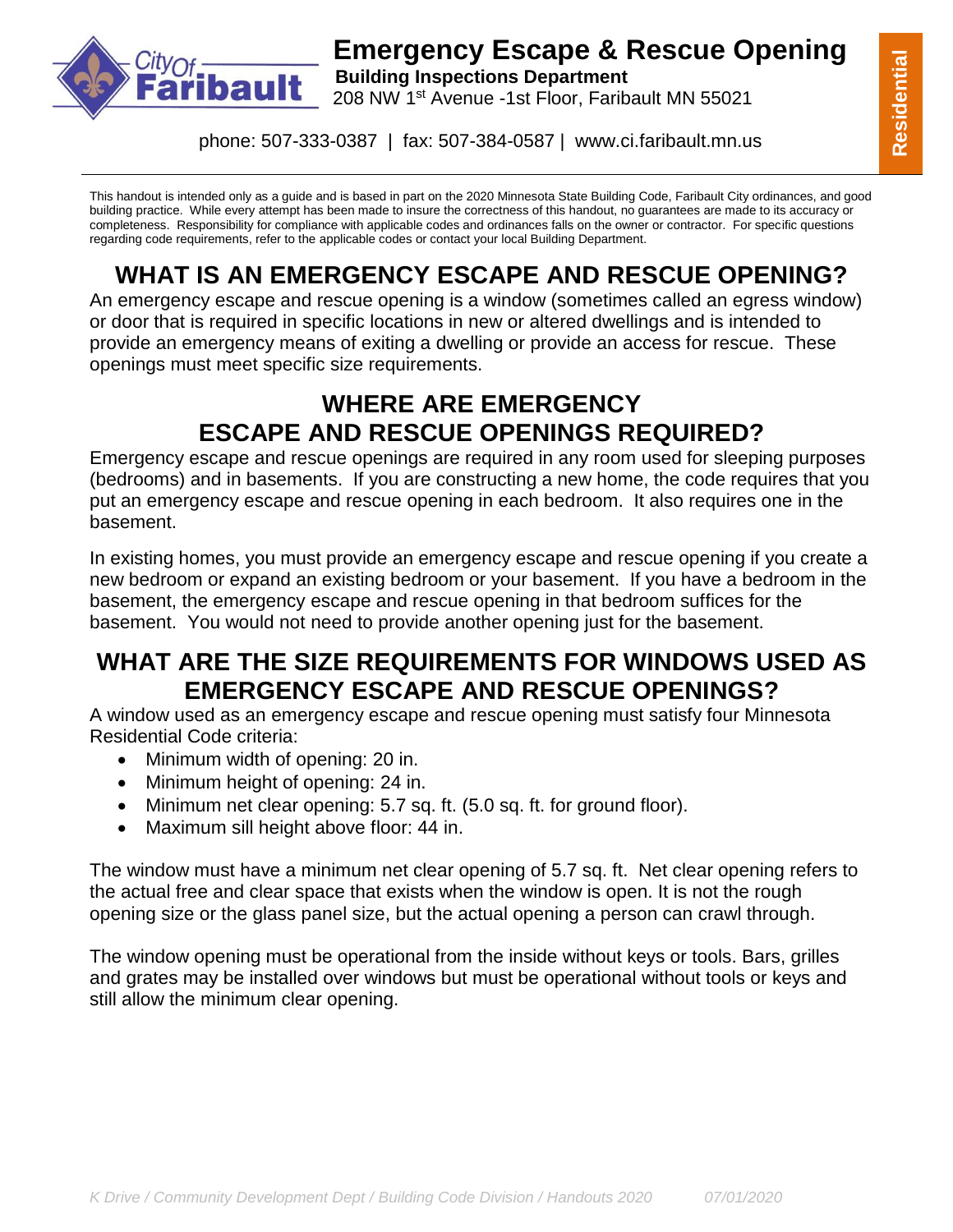#### **Do the math**

At first glance, you might assume that a 20-in. by 24-in. window would be acceptable for emergency escape or rescue. However, those dimensions would yield a net clear opening of only 3.3 sq. ft. To achieve the required net clear opening of 5.7 sq. ft., a 20-in. wide window would have to be 42 in. high. Likewise, a 24-in. high window would have to be 34 in. wide.



Because Minnesota uses a national model residential code, nearly all window manufacturers specify which of their windows meet these standards. This should take the guesswork out of selecting a window for your addition or remodeling project. Also, the sales person who sells you the window should be able to help you select a code compliant window provided that they know you need a window that is required to be an emergency escape or rescue opening.

## **MUST I USE A SPECIAL TYPE OF WINDOW?**

A wide variety of window designs can be used for emergency escape or rescue openings. You should select a window design that meets your architectural, aesthetic, space, and financial limitations.

**Casement windows** with hinged sashes that swing free and clear of the opening can be relatively small and still meet code requirements. This makes them ideal for basements and other areas where space is limited. Some manufacturers can install a special operator arm that allows the window to open wider than the standard operating arm to meet opening requirements. Others have an operator arm that can be pushed to open the window wider in an emergency. These meet egress requirements as long as you leave the "PUSH HERE" label in place.

**Glider or slider windows** have sashes that fill nearly half the possible window opening when the window is opened. They require a window nearly twice the size of a casement window.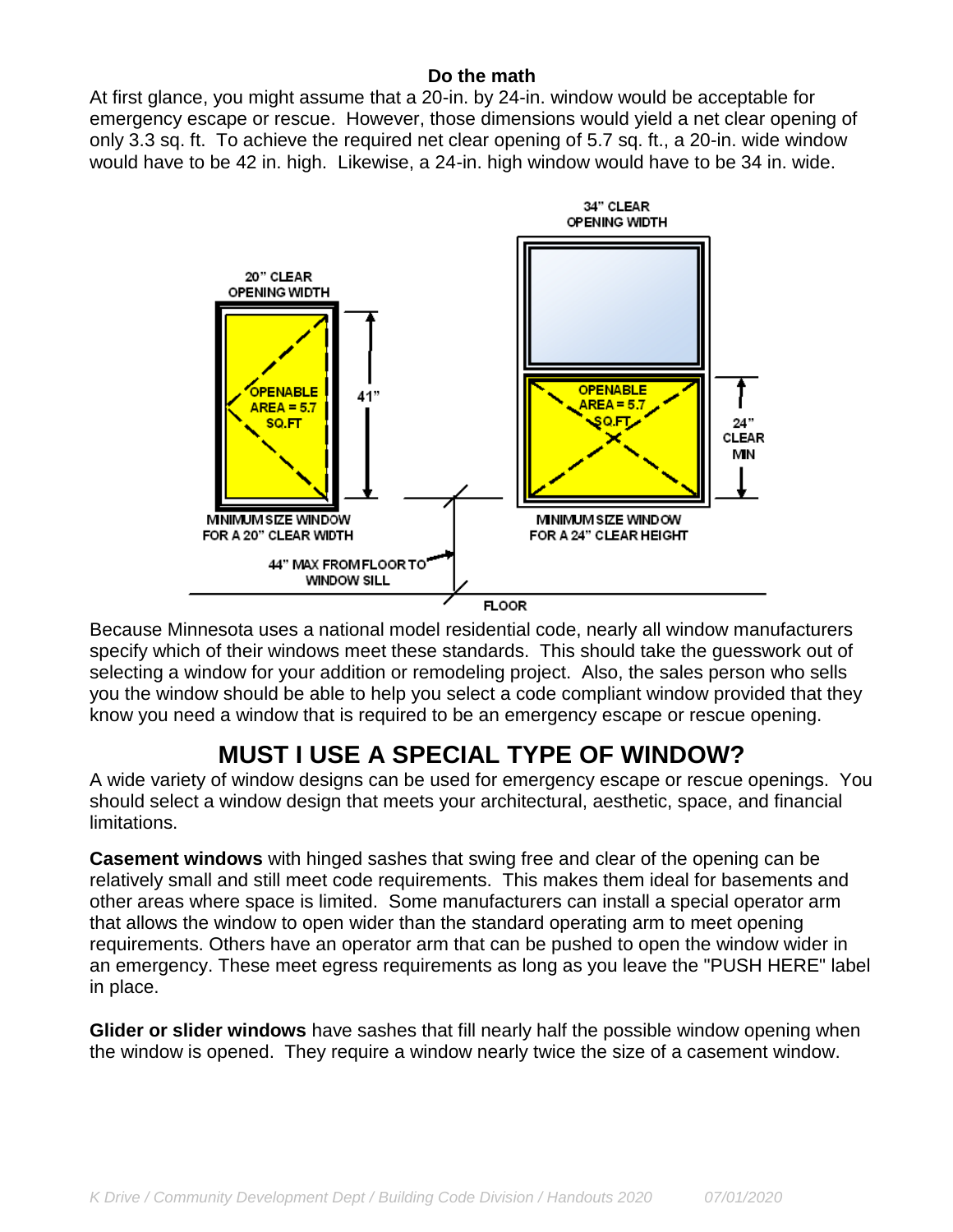

Note: Dimensions shown only for illustration purposes.

Even when it's fully open, more than half of a **double-hung window's** overall area is blocked by glass. To meet height requirements, a window must be nearly 4 ft. 9 in. in overall height. This height requirement makes it undesirable for most basement situations.



Note: Dimensions shown only for illustration purposes.

**Awning windows** are problematic. Since the opened sash prevents escape from most window wells, they're unsuitable for basement use. And with most awning windows, the center opening hardware and height don't meet opening requirements.

## **WHY DON'T MY WINDOWS MEET EGRESS REQUIREMENTS?**

Some older homes were built before there were emergency escape and rescue opening requirements. Changing rules are responsible for other discrepancies. And sometimes homeowners or contractors engage in work without permits that results in noncompliance.

### **BASEMENT WINDOWS USED FOR EMERGENCY ESCAPE OR RESCUE OPENINGS**

Because of their location below grade, basement windows present an added challenge. Below grade windows must have a window well that permits the window to function as an emergency escape or rescue opening. Window wells must: